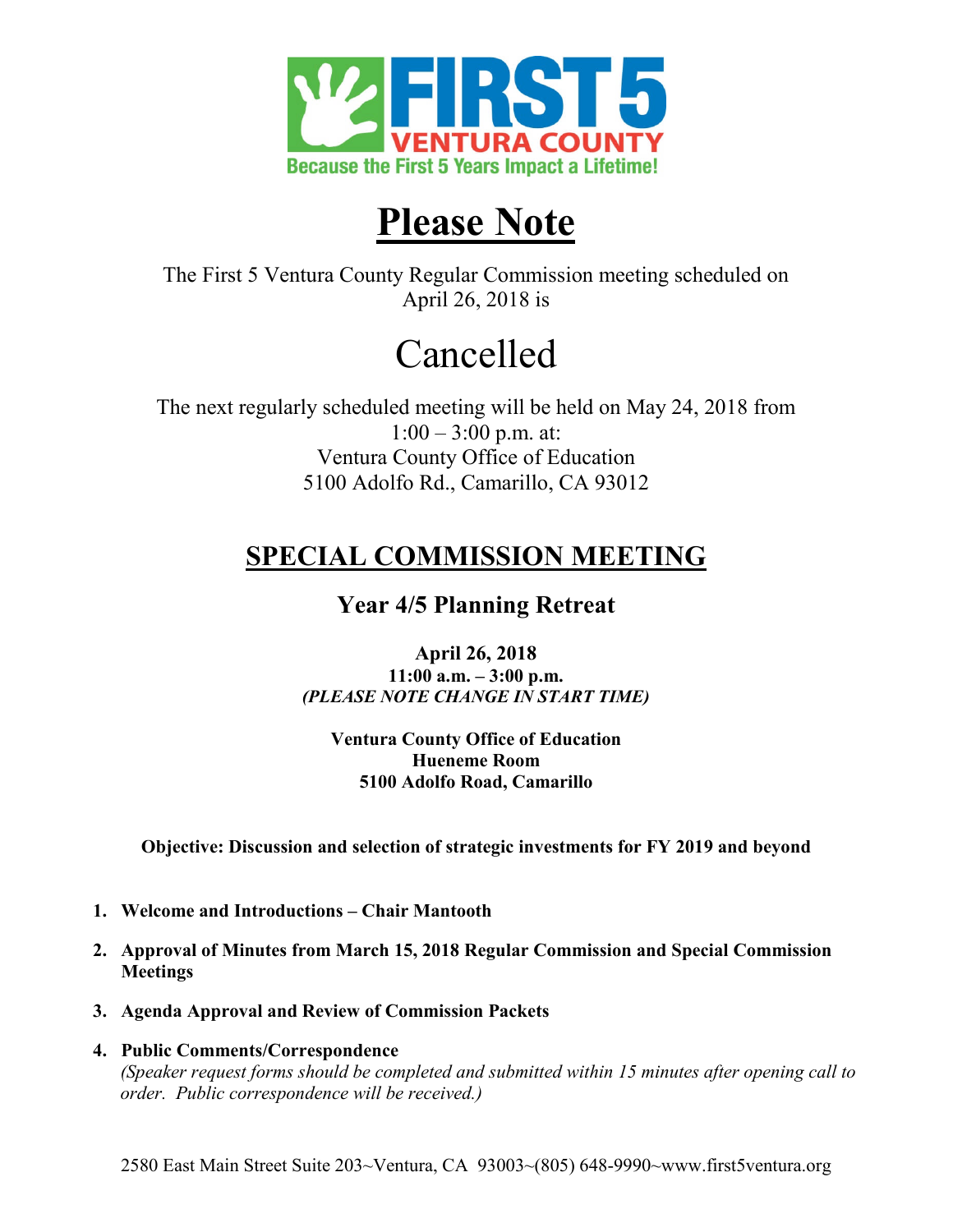**The following items will be reviewed and discussed by the Commissioners for appropriate action.**

#### **CONSENT AGENDA**

Consent Agenda Items 5: Review and approve unless an item is pulled for separate action by the Commission and moved to the Regular Agenda for consideration. Consent items are to be routine and non-controversial. All items are approved as recommended without discussion.

#### **5. Receive and File the First 5 Ventura County Financial Reports as of February 28, 2018**

#### **REGULAR AGENDA**

**6. Report from Commissioner on Statewide First 5 Annual Conference – Commissioner Marquez-O'Neill**

*(Report on Statewide First 5 Summit held in Glendale, CA on April 10 - 12, 2018.)*

- **7. Review of Current Strategic Plan, Strategic Investments and Outcomes Petra Puls** *(Presentation on highlights of the Commission's Strategic Plan, current investments, program participants, and outcomes.)*
- **8. Recommendation to approve Strategic Investments for FY 2019-21 Petra Puls** *(Recommended action would approve implementation strategies and strategic investments for FY 2019-21)*

#### **9. Consideration of Next Steps – Commissioners**

*(The Commission will discuss and consider next steps)*

#### **10. Commission Member Comments**

*(Government Code Section 54954.2(a) states: "No action or discussion shall be undertaken on any item not appearing on the posted agenda, except that members of a legislative body or its staff may briefly respond to statements made or questions posed by persons exercising their public testimony rights under Section 54954.3. In addition, on their own initiative or in response to questions posed by the public a member of a legislative body or its staff may ask a question for clarification, make a brief announcement, or make a brief report on his or her own activities. Furthermore, a member of a legislative body, or the body itself, subject to rules or procedures of the legislative body, may provide a reference to staff or other resources for factual information, request staff to report back to the body at a subsequent meeting concerning any matter, or take action to direct staff to place a matter of business on a future agenda.")*

#### **11. Next Meeting**

Thursday, May 24, 2018, County Office of Education, 5100 Adolfo Rd., Camarillo

#### **12. Future Meetings**

Thursday, June 21, 2018, County Office of Education, 5100 Adolfo Rd., Camarillo Thursday, July 19, 2018, County Office of Education, 5100 Adolfo Rd., Camarillo Thursday, August 16, 2018, County Office of Education, 5100 Adolfo Rd., Camarillo